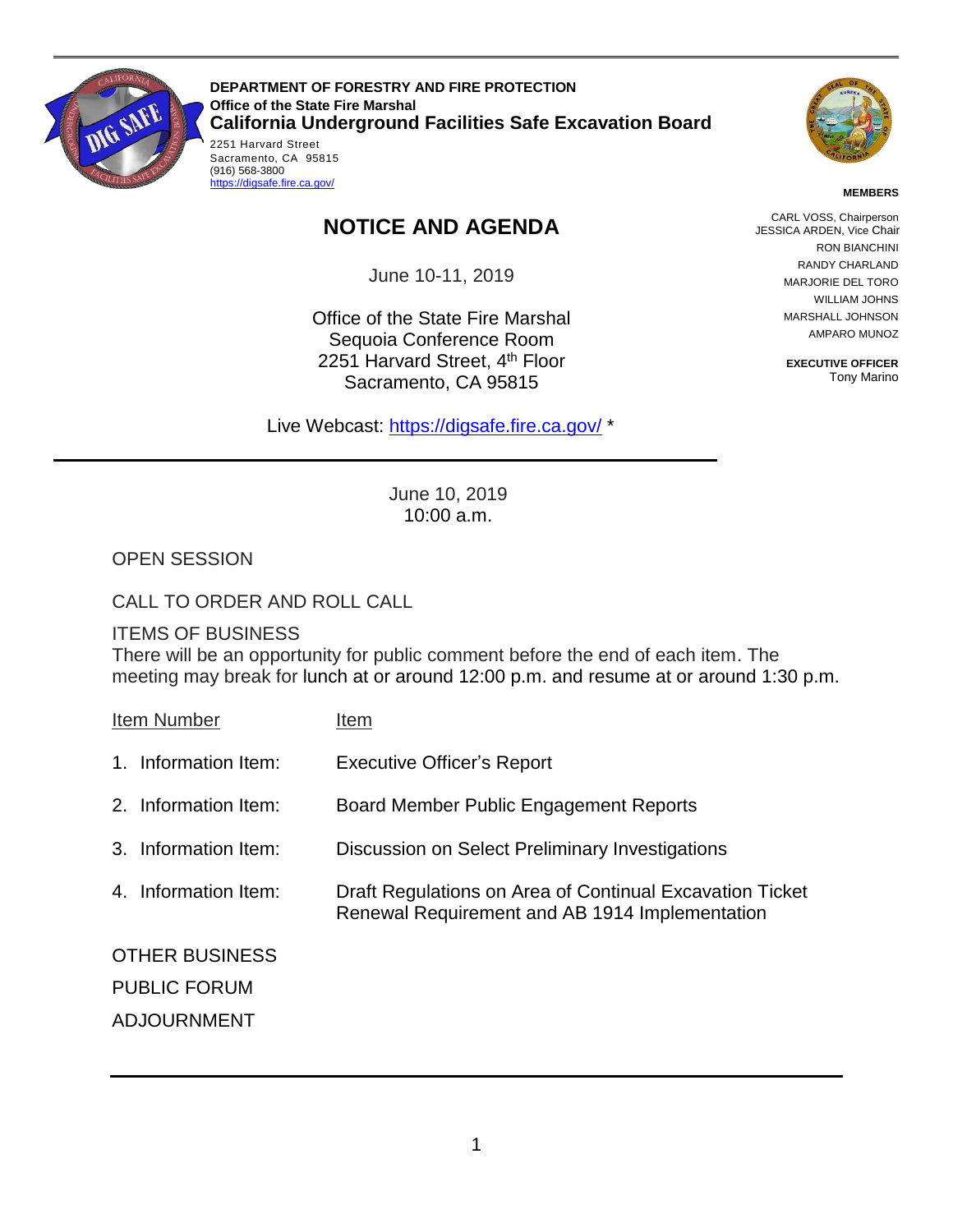# **Workshop Agenda**

June 11, 2019 9:00 a.m.

 *Meeting to continue to June 11th if business remains unfinished from June 10, 2019.* 

OPEN SESSION

CALL TO ORDER AND ROLL CALL

### ITEMS OF BUSINESS

There will be an opportunity for public comment before the end of each item. The meeting may break for lunch at or around 12:00 p.m. and resume at or around 1:30 p.m.

- Item Number Item
- Renewal Requirement and AB 1914 Implementation 4. Information Item: Draft Regulations on Area of Continual Excavation Ticket

OTHER BUSINESS PUBLIC FORUM ADJOURNMENT

### **FOR ADDITIONAL INFORMATION**

 California Underground Facilities Safe Excavation Board Tony Marino, Executive Officer